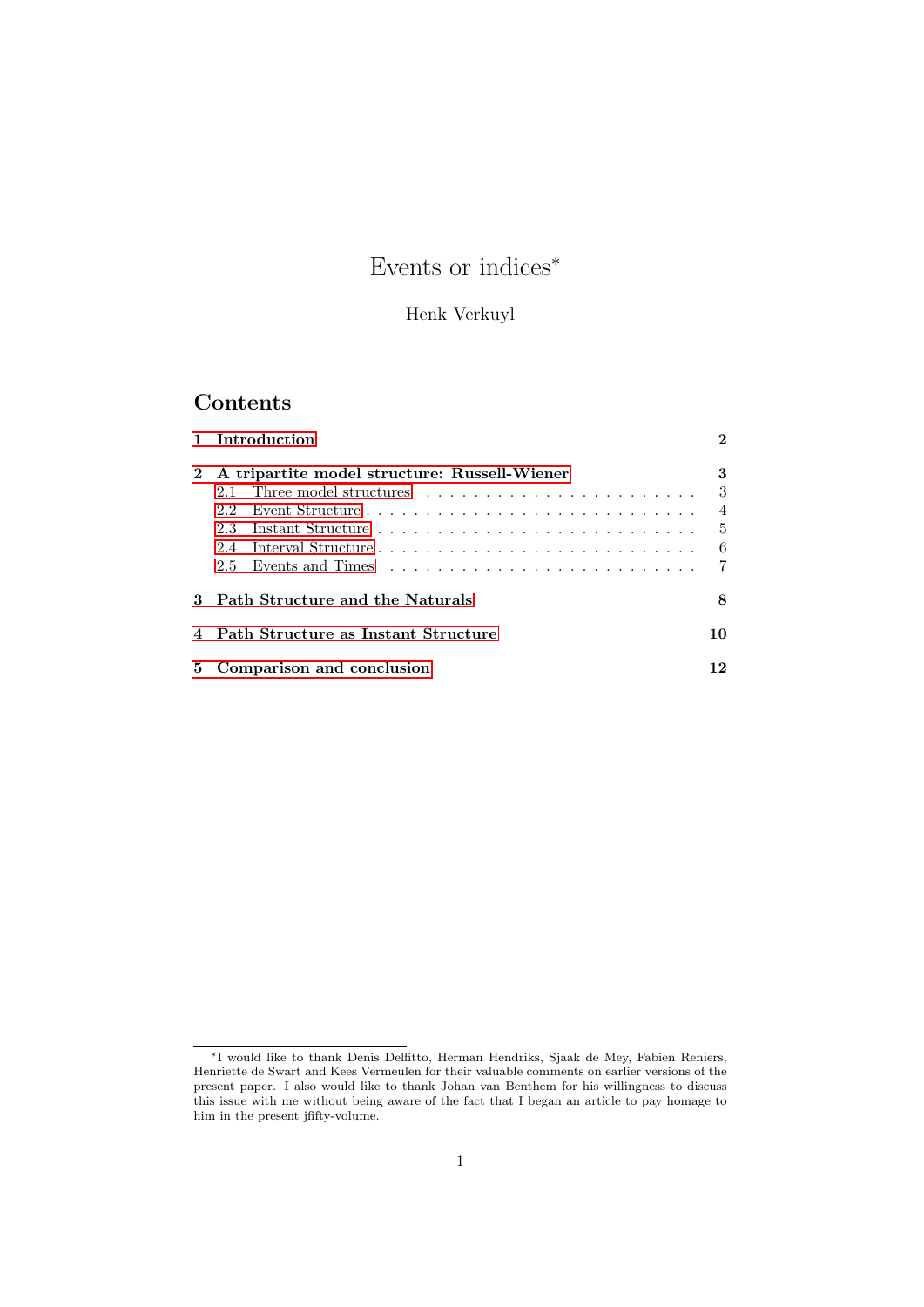## <span id="page-1-0"></span>1 Introduction

In this paper, I would like to shed some light on the question of whether events should be used as part of formal semantic systems for describing temporal structure in natural language or not, the alternative being to use numbers. In my own work on aspectuality, I started as far back as 1968 to use events as part of the analysis of temporal structure, following [Davidson 1980,](#page-13-0) also because he built on Reichenbach's marvellous chapter on the analysis of conversational language, in particular on the problem of individuals. Gradually it occurred to me that events are not useful for the analysis of aspectual composition if we take them the way Davidson does. At least I found no way to apply his insights to my work on aspectuality.

Davidson's analysis of events is essentially based on a macro-perspective which turned out to be useful in the study of discourse: events have a structural role to play in the construction of discourse. For the analysis of the compositional mechanism bringing about aspectuality, however, one may argue, as I have been doing, for the need of a micro-perspective in which events are taken as being construed. As a result of my growing scepsis about events as explanatory tools, they have been replaced by numbers in my system. Maybe some do not find the difference important, but I think it is, if only because a lot of suspect ontology has penetrated into linguistic considerations. In my view, it is numbers and not events that play a role in the contraction and expansion mechanism employed by speakers of natural languages.<sup>[1](#page-1-1)</sup> The use of natural numbers is necessary to provide us with a dimension of discreteness, the use of the real numbers is necessary to model our experience with three dimensional space. A telling metaphor is provided by traveling in the metro: we count our progress in terms of the stations, in IN, while we experience our real progress, of course, in terms of the distance we have covered, which has the structure of the reals IR.

In [Verkuyl 1978,](#page-13-1) this notion of IN-to-IR-shift was developed with the help of an example in which the white queen is moved on the chess board from d2 to d7. Two perspectives play a role here: the physical move along the densely organized Path on the board itself, in casu the  $\mathbb{R}$ -interval  $[d2,d7]$ , and the move of the game where the fields are numbered by the indices  $d2, d3, \ldots, d7$ , discretely organized in IN. In our use of natural language we constantly shift back and forth between the systems. I think that the introduction of events in our theoretical language prevents us from focussing on this shifting mechanism. Accordingly, I would like to reduce the naive physics popping up in so many event semantic contributions as much as possible in favour of a much more abstract organization of the domain of discourse.

If this is the first sketch of the right picture, then the question arises where the notion of event comes in. My answer is: quite late. The term *event* is useful, but only as a descriptive term, convenient and abbreviatory. For the analysis of our dealing with the interaction between atemporal and temporal structure we have to aim at theoretically useful notions. We can handle numbers very well which means that the use of the notion of event can be postponed up to the "performance level", the level at which events are actualized in real time. As a slogan for languages with tense: no events without tense. In the present paper,

<span id="page-1-1"></span><sup>&</sup>lt;sup>1</sup>I distinguish here between Naturals and Reals, without bothering about whether the Integers and the Rationals could do the job as well. I side here with [van Benthem 1983.](#page-13-2)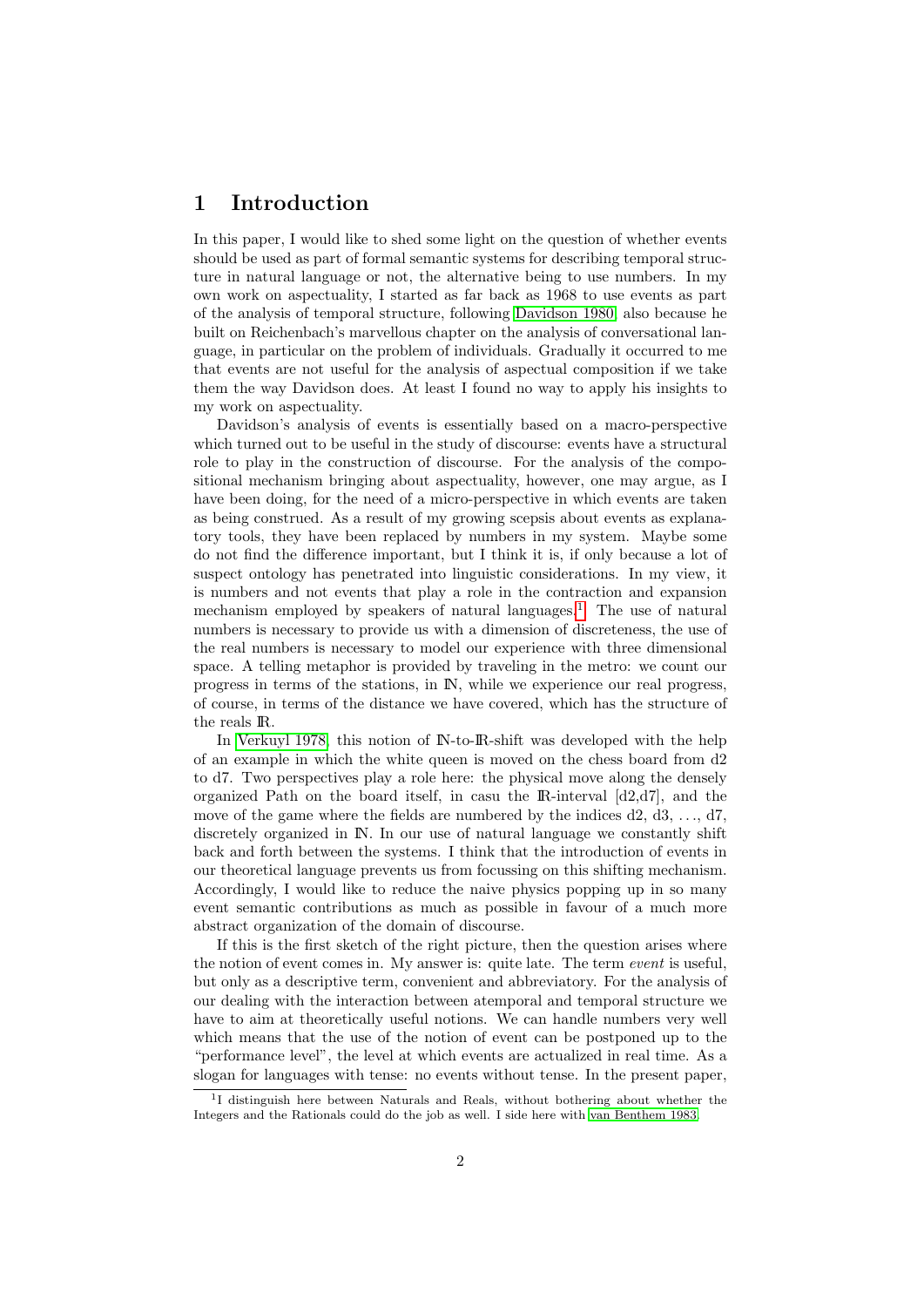I would like to promote this view by a critical investigation of the model theory of [Kamp and Reyle 1993:](#page-13-3)664–79.

Kamp & Reyle (from now on K&R when I refer to the authors) discuss three options for the model structure which is part of their model theory. The first option is to derive the notion of event from a more fundamental notion of time. They reject this option in favour of the second option of defining time in terms of events and in so doing they make use of the so-called Russell-Wiener construction, which also was discussed in [Kamp 1979](#page-13-4) and [Kamp 1980.](#page-13-5) Later on, however, they turn to a third option, on which no reduction is necessary because both events and time are "out there". But in this option they maintain the spirit of Russell and Wiener concerning the relation between event structure and time structure.

A possible difference between the Russell-Wiener approach which will be sketched shortly and my approach might be, according to Johan van Benthem (pers. comm.), that Russell and Wiener considered mathematics a rather late invention in the development of mankind, which means that numbers as objects of investigation came quite late in its history. My plea for giving numbers a very important place in the semantic analysis of natural language is motivated by the conviction that numbers are deeply involved in the computational machinery that is necessary for having a grammar. For example, the recursive mechanism underlying grammar providing it with the force to produce an infinite number of sentences, may be taken as an indication that in the organization of our cognitive capacities the role of the (discrete) number systems is important indeed. My contention is that also in interpreting language an appeal is made to the number systems in order to be able to make the information conveyed by sentences manageable. Especially the way in which we switch, say, from speaking about France as a country in which you can stay to France as a member of the European community having one vote, makes it plausible to assume an ability to jump from the reals into the naturals and back. Van Benthem's suggestion is that K&R did not want to break with the Russellian tradition in which natural language was considered poor rather than equipped with sophisticated logical machinery. Against this possible background I would like to reduce the tripartite perspective inherent to the Russell-Wiener construction by showing that the aspectual Path structure based on the idea of an IN-to-IR-shift meets nearly all the postulates that are said to underlie event structure. At the point where a difference is visible, it seems more natural to rely on numbers rather than on events. Thus it seems that an approach which aims at tying up semantic information with number systems is much simpler than a system based on the Russell-Wienerconstruction.

## <span id="page-2-0"></span>2 A tripartite model structure: Russell-Wiener

#### <span id="page-2-1"></span>2.1 Three model structures

After having rejected, in Chapter 5.1 of [Kamp and Reyle 1993,](#page-13-3) the option of defining events in terms of times, K&R discuss the remaining two options in Chapter 5.6. For the second option they describe the so-called Russell-Wiener construction in which the notion of time is derived from the primitive notion of event. The construction consists of two steps and involves three sorts of model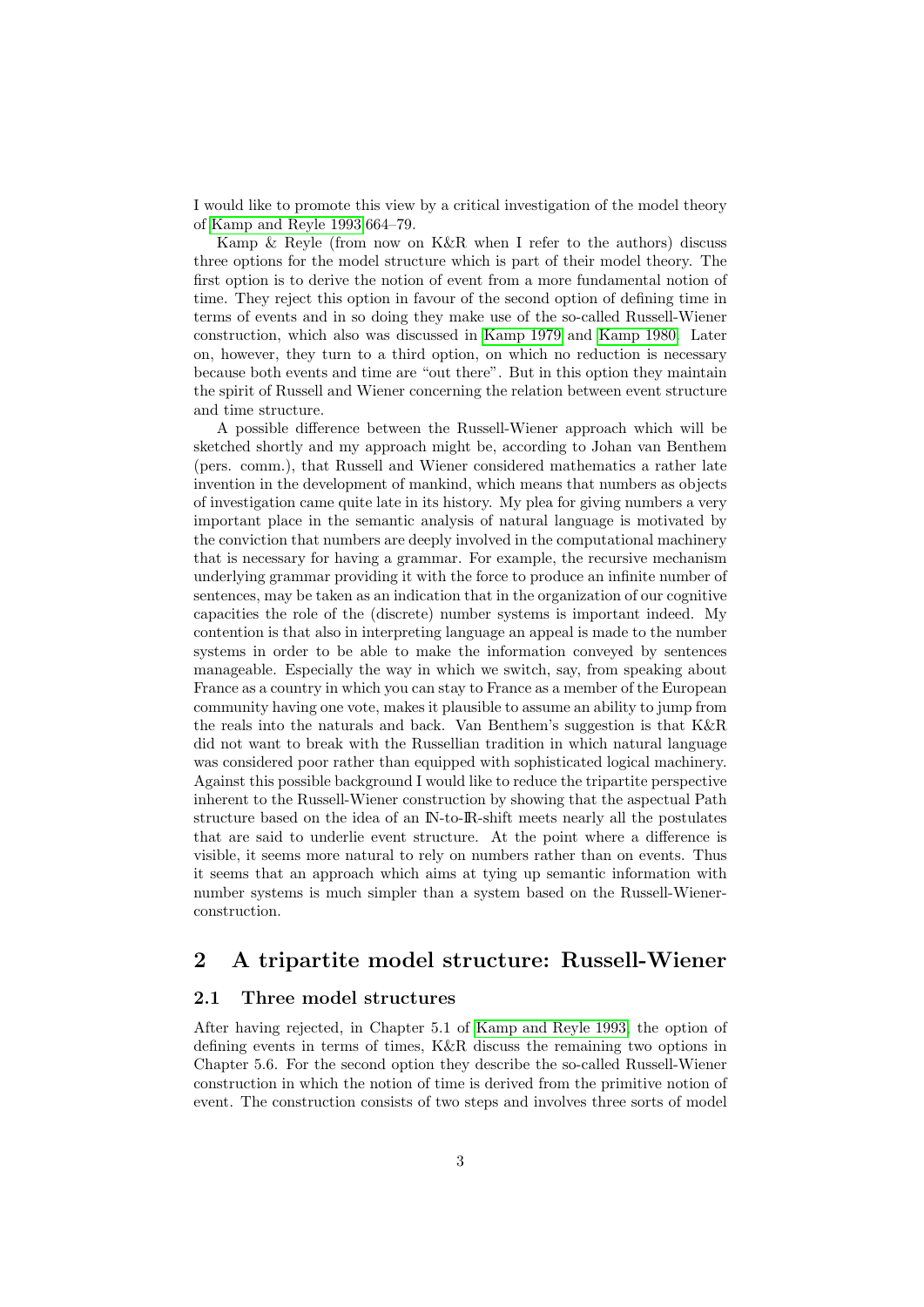structure. Events give rise to instants and instants are used to get at intervals in real time. The construction distinguishes between an event structure  $\mathcal{E}$ , an instant structure  $\mathcal{I}(\mathcal{E})$  and an interval structure  $Int(\mathcal{I}(\mathcal{E}))$ , as shown in Figure [1.](#page-3-1)



<span id="page-3-1"></span>Figure 1: Russell-Wiener according to K&R.

Figure [1a](#page-3-1) shows the model structures mentioned in [Kamp and Reyle 1993:](#page-13-3)667– 9, Figure [1b](#page-3-1) gives the sets of these structures: the set of events  $E$ , the set  $I(\mathcal{E})$ of instants and the set Int of convex subsets derived from an instant structure  $\mathcal{T} = \langle T, \langle \rangle$ . The up-arrow in Figure [1a](#page-3-1) shows the operation on events as provided by the K&R-definition 5.6.1 (I maintain their numbering), which produces an instant structure at the power set level. In terms of sets and illustrated in Figure [1b](#page-3-1), this means that  $I(\mathcal{E}) \subseteq \wp(E)$ , an instant being defined as a subset of E. The instant structure  $\mathcal{I}(\mathcal{E})$  is taken by K&R as a substructure of T. In this sense, the set  $I(\mathcal{E})$  is supposed to mediate between events E and times from T. In fact,  $Int \subseteq \varphi(T)$ , with T the set of instants (points) constituting the time axis and < a strict partial order, in fact a linear order. This means that we also have  $Int \subseteq \mathcal{O}(\mathcal{I}(\mathcal{E}))$ . At least this should be concluded from a remark K&R make on page 671 where they treat the third option mentioned above. They say there that they want to "retain as much of the spirit of the second option as possible [by assuming] that the 'instant' structure  $\mathcal{I}(\mathcal{E})$  is a substructure of T." So, in general the arrows in Figure [1a](#page-3-1) can be understood as follows: the structure at the arrow-head is in some way dependent on the structure at the origin. In this sense both  $\mathcal E$  and  $\mathcal T$  can be said to be generative. They meet, so to say, at the beginning of the diagonal arrow. In particular, the instant structure  $\mathcal{I}(\mathcal{E})$  is really the point at which the transition from event to time is considered to take place. The bottom arrow represents a homomorphism p which assigns to each event e in E a corresponding value  $p(e) = \{i \in I(\mathcal{E}) : e$  occurs at i $\}$ .

Figure [1b](#page-3-1) has been added because it is necessary to see what K&R do if they describe the Wiener-Russell construction. The arrows indicate the direction of the set-theoretical relation between the sets involved. If  $\mathcal{I}(\mathcal{E})$  is indeed a substructure of  $\mathcal T$ , it should follow that the set  $\mathsf{Int}$  is a subset of the powerset of I( $\mathcal{E}$ ), because Int is also to be taken as a subset of the power set of T: Int  $\subseteq \varphi(T)$ . In this way, we can understand the homomorphic mapping  $p$  as a mapping of  $\mathcal E$ into  $\wp(\mathcal{T})$ . Which is, in fact, the option K&R end with.

#### <span id="page-3-0"></span>2.2 Event Structure

Having established now that the crucial point where the notion of event transmutes into the notion of time unit is  $\mathcal{I}(\mathcal{E})$ , we need to inspect the definitions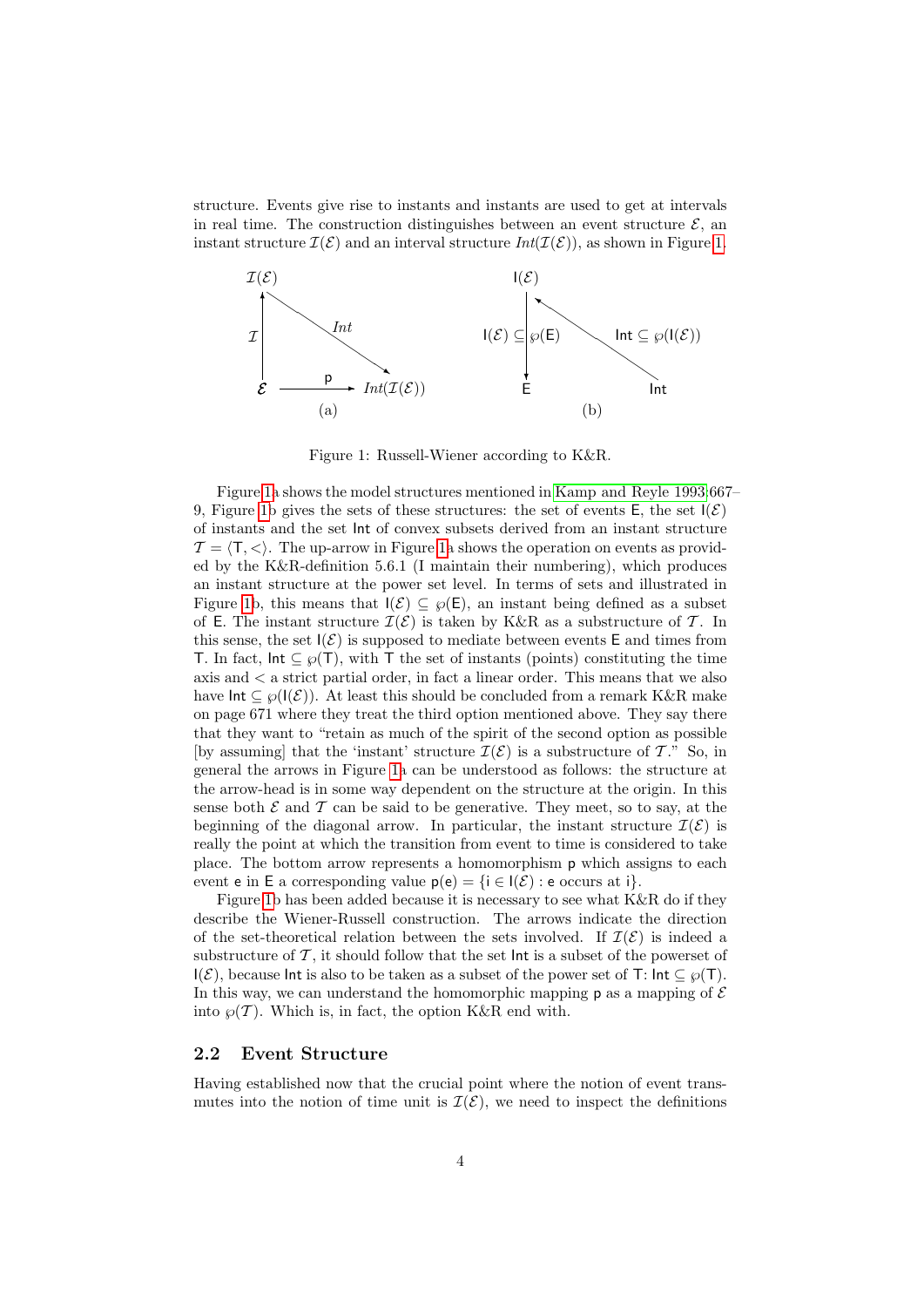involved in order to see what exactly happens. It will be argued in due course that the triangle can be reduced to a function  $Int: I \longrightarrow \text{Int}$ , and therefore it is necessary to execute this inspection in some detail. Here are the postulates governing  $\mathcal{E}$ , with  $\lt$  for the relation of precedence and  $\circ$  for the relation of overlap.[2](#page-4-1)

<span id="page-4-2"></span>

| (1) | P1. $e_1 < e_2 \Rightarrow \neg e_2 < e_1$                                  | Asymmetry    |
|-----|-----------------------------------------------------------------------------|--------------|
|     | P2. $e_1 < e_2 \wedge e_2 < e_3 \Rightarrow e_1 < e_3$                      | Transitivity |
|     | $P3.$ e $\circ$ e                                                           | Reflexivity  |
|     | P4. $e_1 \circ e_2 \Rightarrow e_2 \circ e_1$                               | Symmetry     |
|     | P5. $e_1 < e_2 \Rightarrow \neg e_2 \circ e_1$                              |              |
|     | P6. $e_1 < e_2 \wedge e_2 \circ e_3 \wedge e_3 < e_4 \Rightarrow e_1 < e_4$ |              |
|     | P7. $e_1 < e_2 \vee e_1 \circ e_2 \vee e_2 < e_1$                           | Linearity    |

K&R do not bother to explain the notion of  $\circ$  at the intuitive level: they rely on [\(1\)](#page-4-2). As a matter of fact, [Kamp 1979](#page-13-4) defines overlap as in [\(2\)](#page-4-3), given a temporal instant structure  $\mathcal{T} = \langle T, \langle \rangle$ .

<span id="page-4-3"></span>(2) 
$$
e_1 \circ e_2 =_{df} \exists t (t \in e_1 \land t \in e_2)
$$

Here the notion of event is made time-dependent by the very definition of overlap in terms of the time-axis. It follows that the primitive notion of event is not primitive after all. However, it is not sure whether or not K&R maintain [\(2\)](#page-4-3), so I will not use it here as an argument against their use of the Russell-Wiener construction. In general, though, [\(2\)](#page-4-3) expresses the idea of an event having length: it would be quite misleading to think of  $e_1$  and  $e_2$  as singletons.

Whatever we may observe about the set of postulates in [\(1\)](#page-4-2), at least we should say that the notion of overlap is not clearly defined by it. That is, the intuition about what an overlap is, cannot be "read" from the postulates P3-P7. The sense of length which is clearly to be evoked by the notion of an e is not expressed in the postulates themselves. This can be seen by simply replacing  $\circ$  by  $=$ . The postulates P3 - P7 would hold even though the relation  $=$  would lead to transitivity,  $\circ$  being not transitive, because of  $e_1 \circ e_2 \wedge e_2 \circ e_3 \nightharpoonup e_1 \circ e_3$ .

One may push this point a little further because in the present context there is a natural tie between  $\circ$  and  $=$ . The former is purported to overcome the limits of = because for events one does not want to have transitivity and that is exactly why  $\leq$  is considered inadequate. This suggests that the question of whether or not one needs events boils down to the question of whether the extension of  $\leq$  into  $\lt$  plus  $\circ$  is necessary.

#### <span id="page-4-0"></span>2.3 Instant Structure

Given the postulates P1 - P7, K&R "generate" the instant structure  $\mathcal{I}(\mathcal{E})$  by the following definition, which I shall label as it is labeled by K&R:

**Definition 5.6.1**. Let  $\mathcal{E}$  be an event structure as constrained by P1 - P7. Then  $\mathcal{I}(\mathcal{E}) = \langle I, \langle \cdot, \cdot \rangle$ , with I the set of instants i as defined in (i) and  $\langle \cdot, \cdot \rangle$  the precedence

<span id="page-4-1"></span> $\frac{2 \text{They are discussed in Kamp } 1979}$  and in [Kamp 1980.](#page-13-5)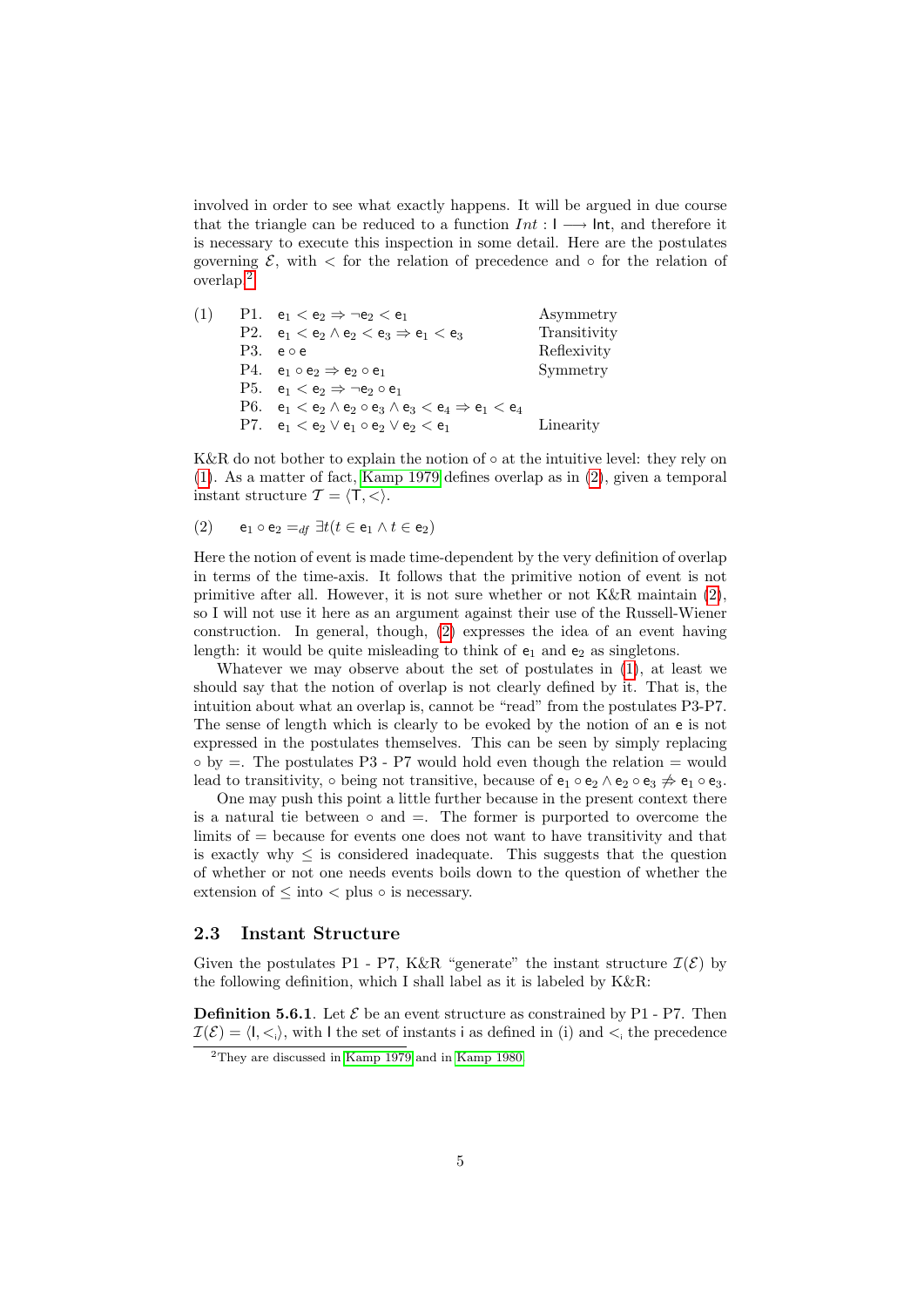relation as defined in (iii):

- (i) i is an instant of  $\mathcal E$  if
	- a.  $i \subseteq E$ ;
	- b.  $e_1, e_2 \in i \Rightarrow e_1 \circ e_2$
	- c. if  $H \subseteq E$ ,  $i \subseteq H$ , and for all  $e_1, e_2 \in H$ ,  $e_1 \circ e_2$ , then  $H \subseteq i$
- (ii) An event e *occurs at* an instant i iff  $e \in i$
- (iii) For all instants  $i_1, i_2 : i_1 < i_2$  iff there are  $e_1 \in i_1, e_2 \in i_2$  such that  $e_1 < e_2$

It is important to see that by the a-clause of (i) i is defined as a set of events e. K&R are specific about that: membership of an event e in i means that e is going on at i. The b-clause of (i) says that for any i there must be a pairwise overlap between any two members of i. The c-clause introduces the maximality of i. As a result an instant is a maximal set of pairwise overlapping events. An element of i "occurs" at i. Here we see the transmutation into temporality, because at the next stage of the construction the instant structure is taken as a substructure of  $\mathcal T$ , the structure involving the time axis. Clause (iii) is interesting because the notion of precedence is now going to deviate from the notion of precedence holding between events. This is illustrated in Figure [2,](#page-5-1) where  $i_1$  i-precedes  $i_2$ , because  $e_1$  e-precedes  $e_3$ . Here the essence of the Russell-Wiener construction



<span id="page-5-1"></span>Figure 2:  $i_1 < i_2$ 

becomes visible: i-precedence makes it possible to consider the set  ${e_1, e_2}$  as a set preceding the set  ${e_2, e_3}$ , in some natural sense of precedence, namely in the sense of ordering even though there is overlap between the sets.

#### <span id="page-5-0"></span>2.4 Interval Structure

On top of  $\mathcal{I}(\mathcal{E})$  a new structure is constructed which is called  $Int(\mathcal{I}(\mathcal{E})) = \langle Int, \leq_{p}$ ,  $\circ_p$ ). As  $Int(\mathcal{I}(\mathcal{E}))$  is a substructure of T, this means that lnt is a set of convex subsets of T, i.e. a set of intervals. The relations  $\lt_{p}$  and  $\circ_{p}$  are defined on the basis of the K&R-definition 5.6.2.

**Definition 5.6.2.** Let X, Y be intervals of the instant structure  $\mathcal{P}(\mathcal{E})$ . Then:

- (i)  $X \leq_{\text{p}} Y$  iff for all  $i_1 \in X$  and  $i_2 \in Y$ ,  $i_1 < i_2$
- (ii)  $X \circ_{p} Y$  iff  $X \cap Y \neq \emptyset$
- (iii)  $X \subseteq_{\mathsf{P}} Y$  iff for every instant  $i \in X, i \in Y$

This definition can be illustrated by considering the following sets:

<span id="page-5-2"></span>
$$
\begin{array}{ll} \text{(3)} & \text{ a.} & X = \{ \{ _{i_1} \text{e}_1, \text{e}_2 \}, \{ _{i_2} \text{e}_2, \text{e}_3 \} \} & Y = \{ \{ _{i_3} \text{e}_4, \text{e}_5 \}, \{ _{i_4} \text{e}_6, \text{e}_7 \} \} \\ & \text{ b.} & X = \{ \{ _{i_1} \text{e}_1, \text{e}_2 \}, \{ _{i_2} \text{e}_2, \text{e}_3 \} \} & Y = \{ \{ _{i_3} \text{e}_3, \text{e}_4 \}, \{ _{i_4} \text{e}_5, \text{e}_6 \} \} \end{array}
$$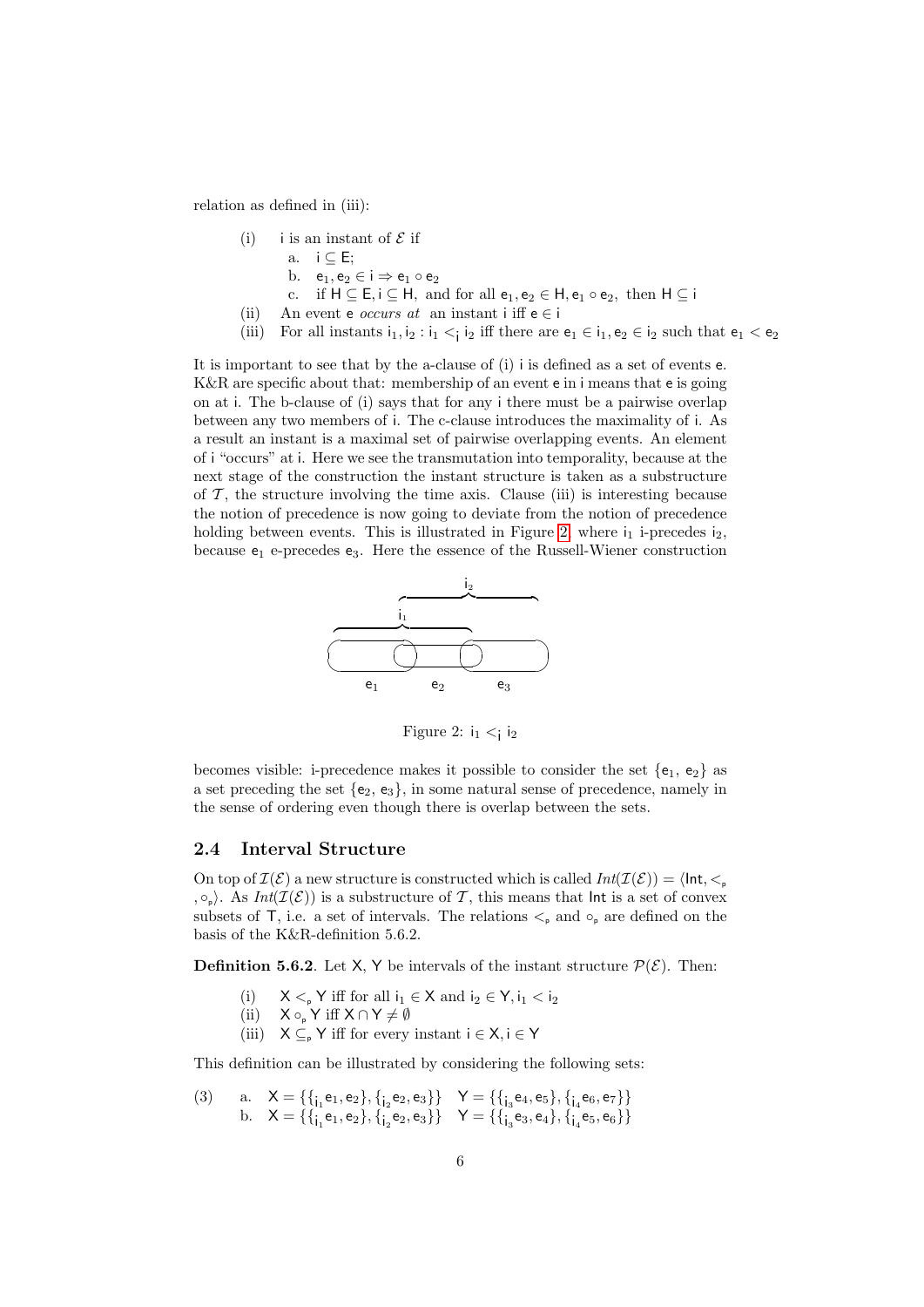In [\(3a](#page-5-2)), X clearly precedes Y: the definition precludes overlap. Note in passing that in  $(3b)$  $(3b)$ ,  $e_3$  is part of both X and Y, but it should not count. What counts is overlap of instants. In view of the mapping  $p$ , I tend to think that [\(3b](#page-5-2)) should be excluded, but Definition 5.6.1 does not exclude it: overlap of two events e does not require that they should form an instant.

<span id="page-6-1"></span>There is overlap in [\(4a](#page-6-1)) and overlap and inclusion in [\(4b](#page-6-1)):

$$
\begin{array}{ll}\n\text{(4)} & \text{a.} & X = \{ \{ _{i_1} \mathsf{e}_1, \mathsf{e}_2 \}, \{ _{i_2} \mathsf{e}_2, \mathsf{e}_3 \} \} & Y = \{ \{ _{i_2} \mathsf{e}_2, \mathsf{e}_3 \}, \{ _{i_3} \mathsf{e}_3, \mathsf{e}_4 \}, \{ _{i_4} \mathsf{e}_4, \mathsf{e}_5 \} \} \\
\text{b.} & X = \{ \{ _{i_1} \mathsf{e}_1, \mathsf{e}_2 \}, \{ _{i_2} \mathsf{e}_2, \mathsf{e}_3 \} \} & Y = \{ \{ _{i_1} \mathsf{e}_1, \mathsf{e}_2 \}, \{ _{i_2} \mathsf{e}_2, \mathsf{e}_3 \}, \{ _{i_3} \mathsf{e}_3, \mathsf{e}_4 \} \}\n\end{array}
$$

The examples in [\(3\)](#page-5-2) and [\(4\)](#page-6-1) illustrate the nature of the mapping between the structures  $\mathcal E$  and  $Int(\mathcal I(\mathcal E))$ . This is done by the homomorphism p, which is structure-preserving with respect to  $\lt$  and  $\circ$ . What it does is to provide for  $e_1$  in [\(3a](#page-5-2)) and [\(4\)](#page-6-1) the set  $\{\{e_1, e_2\}\}\$  and for  $e_2$  the set  $\{\{e_1, e_2\}, \{e_2, e_3\}\}\$ , if we follow K&R. In this way an event is associated with the instants at which it occurs.

This finishes the description of the second option discussed in Kamp & Reyle. Even though they end up by adopting a third option, it was necessary to give a detailed description of the second one, because some of the structures in their final choice are defined as above: "in order to retain as much of the spirit of the second option as possible we assume that the 'instant structure'  $\mathcal{I}(\mathcal{E})$  is a substructure of  $T$ ". Moreover, my alternative to their final choice makes use of some of the machinery provided by the two definitions.

#### <span id="page-6-0"></span>2.5 Events and Times

The third option discussed by K&R is to abandon the idea that times should be definable from events, which means that both events and times are taken as primitive categories, that time has the structural properties of the reals IR, and that the event structure and time structure are connected by some structure preserving function, which is called loc. I will not go into all the details of this option because it suffices to follow the components of the model structure specified by K&R. They have:

- an event structure  $\mathcal{E} = \langle \mathsf{E}, \langle , \circ \rangle$  as defined above.
- a linearly ordered and compact time structure  $\mathcal{T} = \langle T, \langle \rangle$ .
- a function LOC:  $\mathcal{E} \longrightarrow \mathcal{T}'$  defined by:
	- (a) if  $e \circ e'$ , then  $LOC(e) \cap LOC(e') \neq \emptyset$
	- (b) for every  $i \in \mathcal{I}(\mathcal{E}) : \bigcap \{ \text{LOC}(e) : e \in i \} \neq \emptyset$

where  $\mathcal{T}'$  is a homomorphic contraction of  $\mathcal{T}$ .

K&R underscore the need to "require of each model that its instant structure  $\mathcal{I}(\mathcal{E})$  instantiates the conception of time modern physics requires (e.g. the conception that time is isomorphic to the real number structure  $\mathbb{R}$ )" (p.670). The most appropriate way of illustrating the third option may be Figure [3,](#page-7-1) in which time and events are treated separately, the only direct connection being the locfunction. Whatever the merits of this third option, it is clear that it crucially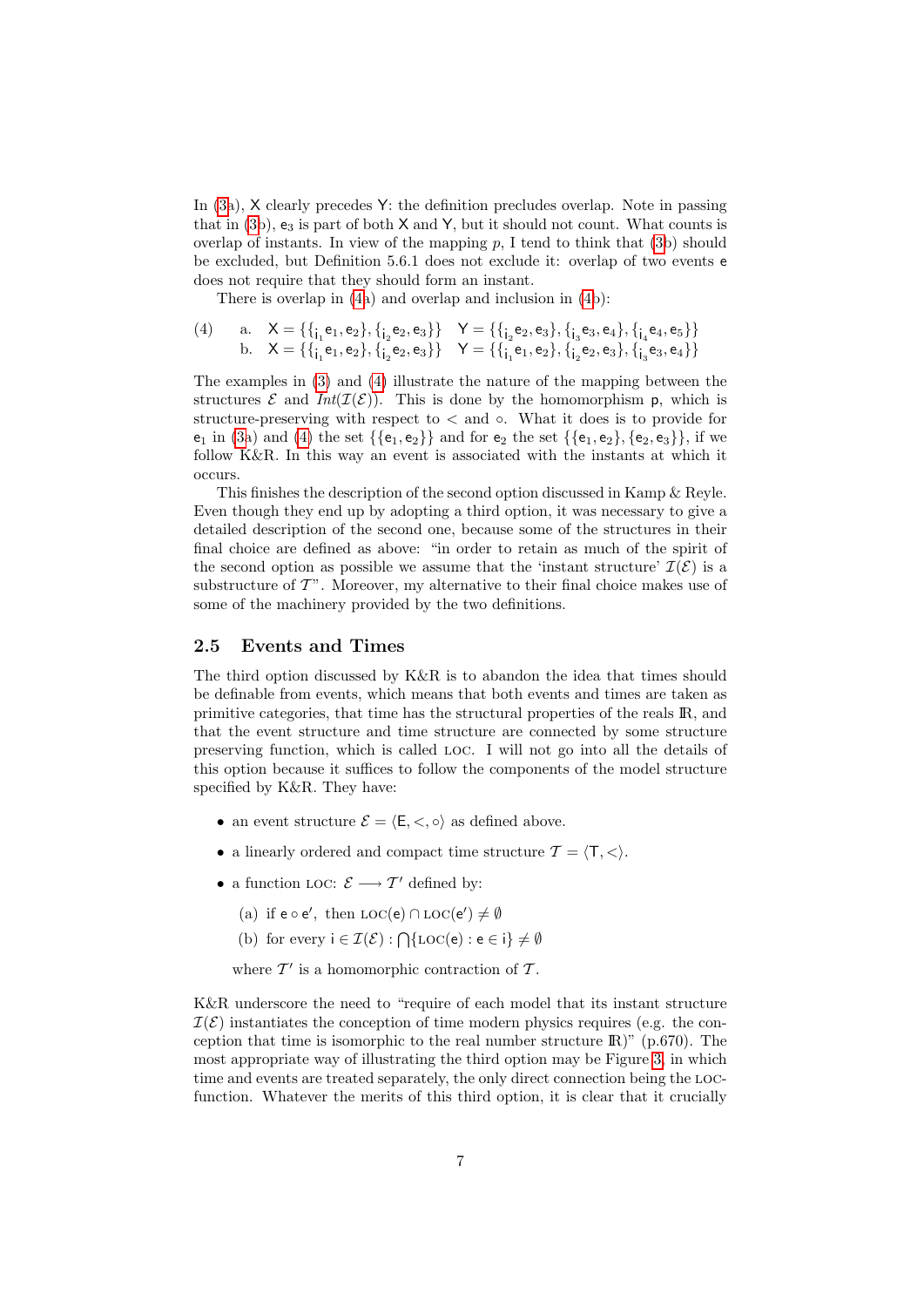

<span id="page-7-1"></span>Figure 3: The third option

uses the main ingredients of the Russell-Wiener construction, the difference being that rather than construing time from events there is now an isomorphic mapping between event structure and time structure. Because the third option retains the merits of the second option, as well as its spirit, I will couch a comparison between the event approach and the number approach in terms of the Russell-Wiener machinery described above.

## <span id="page-7-0"></span>3 Path Structure and the Naturals

The basic notion underlying the so-called localistic approach is that in the domain of interpretation of sentences expressing a change, there is a Path along which the change expressed by the predicate takes place. The localistic tradition in linguistics is very old, but in the mid-sixties it was revived by the work collected in [Gruber 1976.](#page-13-6) All sorts of change can be modelled with the help of an abstract notion of Path. For example, in John got angry John "moved" along a (metaphorical) Path in the form of a sort of scale so that he ended up in the area of anger; in *Judith ate four sandwiches* the way in which Judith is involved in the predication can be seen as a way of "going through it" until the four sandwiches are eaten, etc. The localistic notion of Path plays an important role in my 1971-thesis, which appeared as [Verkuyl 1972.](#page-13-7) Important elements of it are the adding-to increase of information along the Path (some call it cumulativity nowadays) and the dependency of the movement expressed by the verb on the information provided by the argument (some call it measuring out nowadays). It should be observed that around 1970 formal semantics was quite unknown, so whatever was proposed, was clothed in generative terms, which from the model-theoretic point of view are clearly insufficient.

In the early eighties, I embarked upon a model-theoretic interpretation of the 1971-system, aiming at defining the Path-notion in set-theoretical terms. After all, in sentences expressing change there is some dynamics involved, so the question became: what happens if you are "going through" a set? In terms of set theory, this is an odd question but the idea itself is not so odd. When we interpret the VP in sentences like [\(5\)](#page-7-2),

- <span id="page-7-2"></span>a. Judith ate four sandwiches (5)
	- b. The three girls wrote some letters

it contains an atemporal unit ([[four sandwiches]], [[some letters]]) which in some way is involved in the development of temporal structure introduced by the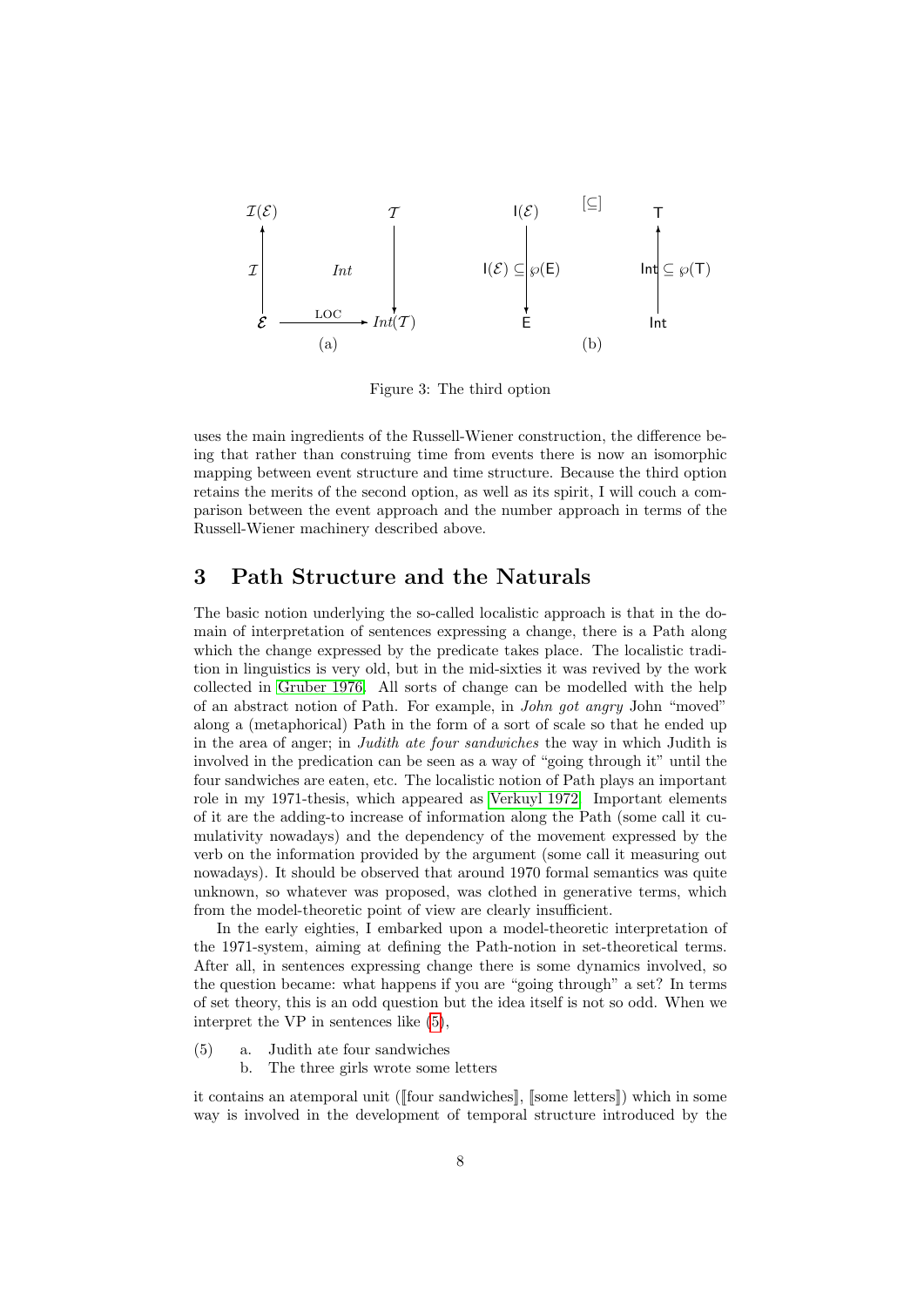verb. So, what happens set-theoretically if you relate an atemporal set to a linear structure? This question is not so odd any longer, the more so while you can send a line through a set relating its elements to it by partitioning the set, as illustrated in Figure [4,](#page-8-0) where (a) shows the situation at which the verb and its argument are going to be structurally related into the VP; and where (b) illustrates the effect of amalgamating the verbal and nominal information into a Path structure. Sentence [\(5a](#page-7-2)) expresses a predication. The natural com-



<span id="page-8-0"></span>Figure 4: Relating sets to linear order

putational thing to do concerning the satisfaction of the truth conditions is to establish how the elements of the set  $S$  of four sandwiches were involved in the predication. Figure [4](#page-8-0) illustrates an equivalence relation  $C$  as determining an arbitrarily chosen partition P with three blocks (or cells):  $P = [S]_C$ .<sup>[3](#page-8-1)</sup> The equivalence relation can be described as 'counting as being involved in the predication'. Indices as occurring in Figure [4b](#page-8-0), which are contributed by the verb, come in quite naturally as providing a well-ordering: the set  $\{s_1\}$  formed at counting-point 1 is followed by the set  $\{s_2, s_3\}$  formed at counting-point 2, etc. In other words, the interpretation of the VP eat four sandwiches invokes the principle of mathematical induction. The interpretation contains information about the merger of the order provided by the verb and the partitioned internal argument. Formally, the VP may be taken as denoting a function  $\lambda x.\ell_x$  applying to values  $x$  in the external argument domain and yielding for each  $x$  its Path  $\ell_x$  as defined in Definition [3.1:](#page-8-2)

#### Definition 3.1

<span id="page-8-2"></span>
$$
\ell_x = \{ \langle \mathbf{i}, y \rangle : \llbracket \mathbf{A} \mathbf{T} \rrbracket_{\mathbf{M}, \mathbf{i}} (y) (x) = 1 \}
$$

That is, for each element  $x$  of the external argument domain one can determine a set of pairs such that for each  $i \in I$ , x satisfies at i the y-part of the predication. Technically,  $y$  is a block of a partition. From the localistic point of view,  $y$  is the position at which the external argument is on its way of satisfying the predication with respect to the internal argument: to make a predicate true its arguments go through a set of "positions". In the case of Figure [4b](#page-8-0), the function  $\ell_i = \{\langle 1, s_1\rangle, \langle 2, s_{2,3}\rangle, \langle 3, s_4\rangle\}.$  In this way, the Path of Judith through eating the sandwiches follows a particular partition. However, Judith may have eaten her sandwiches one-by-one or in groups or all at once. The definition in [\(3.1\)](#page-8-2) does not provide a particular partition, but for any external argument member there is a Path, structured by the definition. Modifiers may give information about the way a Path is structured.

<span id="page-8-1"></span><sup>3</sup> In this sense Figure [4](#page-8-0) is a simplification: sentences like [\(5a](#page-7-2)) present a set of configurational possibilities of which the one in Figure [4](#page-8-0) is just one of many. Cf. [Verkuyl 1993](#page-13-8) for a detailed explanation of the mechanism involved.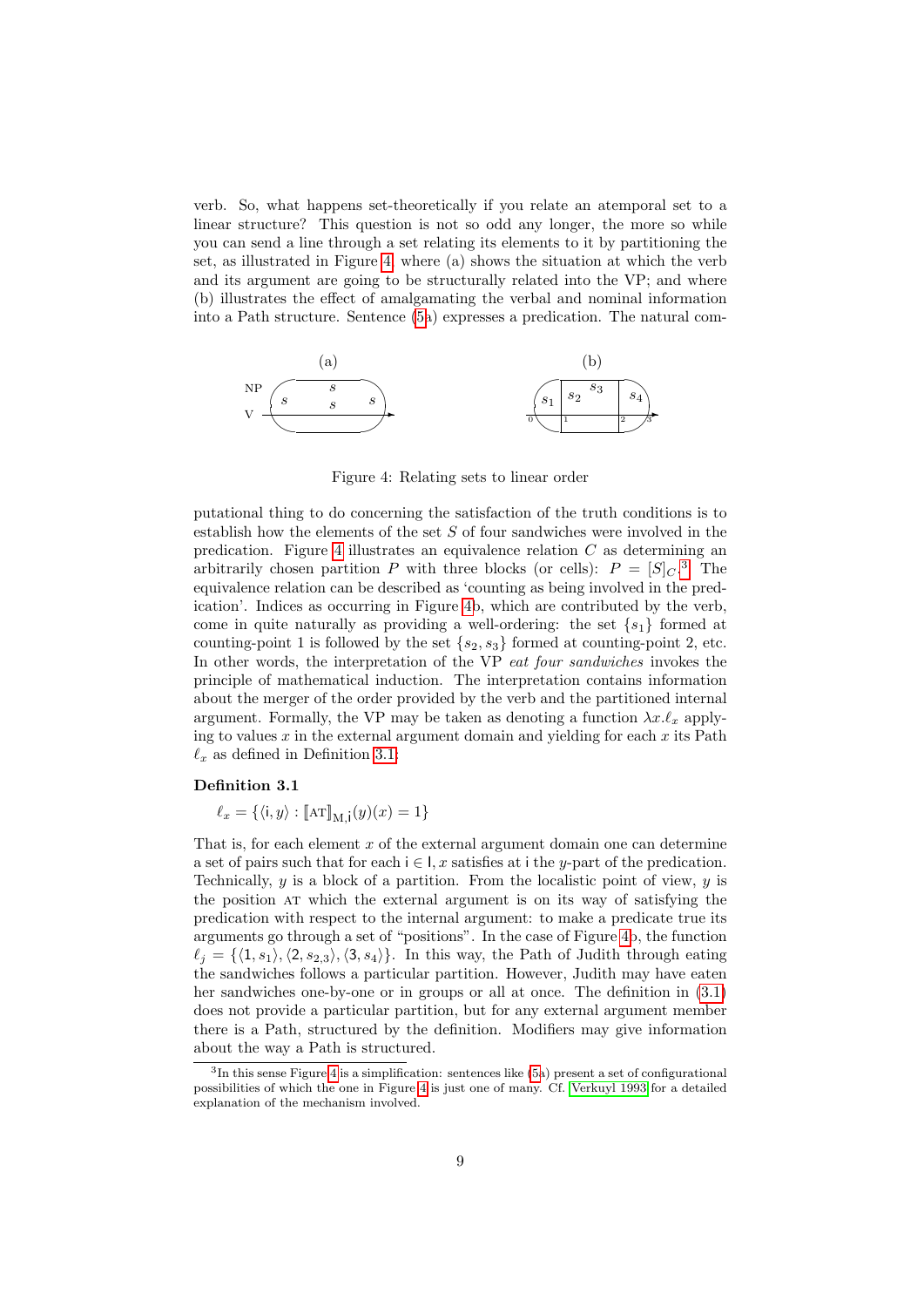The subscripts on the function  $\ell$  are explained by the need to properly deal with plural external arguments. The copying effect of multiplication is automatically achieved by the lambda-function itself: it provides a set of functions  $\ell_x$  in the case of a plural external argument. In [\(5a](#page-7-2)),  $\lambda x.\ell_x(j) = \ell_j$ , but in [\(5b](#page-7-2)) we obtain:

$$
\lambda x.\ell_x(girl_1) = \ell_{girl_1}
$$
  
\n
$$
\lambda x.\ell_x(girl_2) = \ell_{girl_2}
$$
  
\n
$$
\lambda x.\ell_x(girl_3) = \ell_{girl_3}.
$$

I ignore here the distinction made between the so-called injective and constant modes which taken as constraints on the application of  $[VP]$ . The injective mode requires different Paths for each of the members of the internal argument, on the constant mode all its members are mapped onto the same  $\ell$ .

The localism involved in the account of change can be tied up very naturally with the number systems: a so-called  $[+ADDTO]$ -verb like *eat* is interpreted as introducing a well-ordered set  $\mathsf I$  of indices i, taken as natural numbers. By Definition [3.2](#page-9-1) indices in I are the endpoints of intervals in IR, the set of real numbers.

#### <span id="page-9-1"></span>Definition 3.2

 $I_V := \{(0, k) \subseteq \mathbb{R} | k \in \mathbb{N}\}\$ 

The successor function  $s: I \longrightarrow I$  is defined by  $\forall k \in I : s(k) = k + 1<sup>4</sup>$  $\forall k \in I : s(k) = k + 1<sup>4</sup>$  $\forall k \in I : s(k) = k + 1<sup>4</sup>$  The connection between I and  $I_V$  is made by a function  $succ: I_V \longrightarrow I_V$  defined as:  $\forall k \in \mathbb{N} : succ((0,k)) = (0, s(k)).$  Intuitively, this definition creates a sense of progress in which the point of origin 0 is fixed. It provides filter structure in the set of intervals making up a Path. This solves the traditional problem with Von Wright's operator T (Cf. [Kamp 1980](#page-13-5) for a discussion about it). Finally, it expresses the fact that underlying the notion of Path structure the system of natural numbers is constructed set-theoretically, as I will point out shortly.

This concludes the presentation of the formal machinery defining Path structure. In the next section, I will show that the model structure  $\mathcal{I}(\mathcal{E})$  has the same properties as the model structure involved in mapping indices onto atemporal sets. In fact, it will be shown that apart from some intriguing deviation from the postulate P5, the model structure  $\mathcal{I} = \langle I, \langle \rangle$  underlying the Definition [3.1](#page-8-2) has the same structure as K&R's  $\mathcal{I}(\mathcal{E})$ , without being dependent on the existence of  $\mathcal{E}$ .

## <span id="page-9-0"></span>4 Path Structure as Instant Structure

Figure [4b](#page-8-0) is convenient to illustrate the formal machinery to be presented as an alternative to the Wiener-Russell construction. A Path is defined as a set of pairs, the first members of which form a well-ordered series of indices  $\{0, 1, 2, \ldots\}$ . Information about the internal argument is associated with each index by the function  $\ell$ . This function is defined cumulatively (For the details see [Verkuyl 1987;](#page-13-9) 1993) This means that an index  $i_k$  should be seen as including

<span id="page-9-2"></span><sup>&</sup>lt;sup>4</sup>The reason for distinguishing I from IN is that I might be taken as a set isomorphic to IN except for the property of equidistance, as argued in [Verkuyl 1987.](#page-13-9)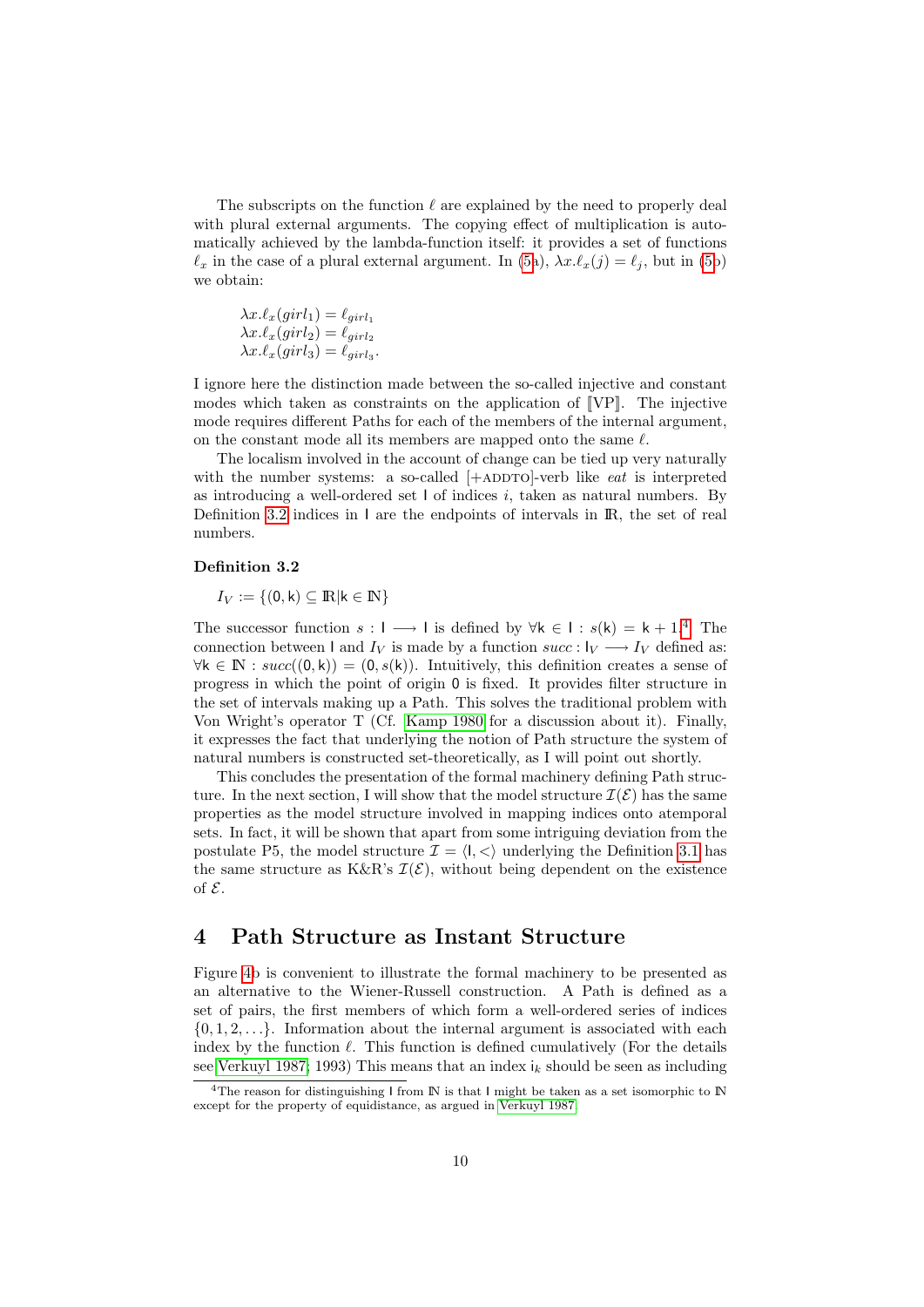$i_{k-1}$ , in the same sense in which having eaten three sandwiches entails that you have eaten two sandwiches. So, precedence can be defined in terms of the number system in which the well-orderedness of the naturals are a way to capture this sort of precedence.

This can be obtained by construing natural numbers as sets, while making use of their status as individuals, in the way demonstrated in e.g. [Partee et al. 1990:](#page-13-10)75f. which sketches a method to treat the numbers  $0, 1, 2, 3, \ldots$  as sets by defining them as in  $(6)$ .

<span id="page-10-0"></span>(6) 
$$
0 = df \emptyset
$$
  
\n
$$
1 = df \{\emptyset\} = \{0\}
$$
  
\n
$$
2 = df \{\emptyset, \{\emptyset\}\} = \{0, 1\}
$$
  
\n
$$
3 = df \{\emptyset, \{\emptyset\}, \{\emptyset, \{\emptyset\}\}\} = \{0, 1, 2\}
$$
  
\n
$$
4 = ...
$$

This Fregean definition provides us with an interesting double perspective. The fourth line of [\(6\)](#page-10-0) says that  $3 = \{0,1,2\}$ . In other words, the number 3 is taken as a set with 0, 1 and 2 as its elements. In order to make it possible to compare the K&R-approach with the Path approach, I will write the numbers now as subscripts on i and e. We obtain then  $i_3 = \{e_0, e_1, e_2\}$ , which should be understood as simply saying that  $3 = \{0, 1, 2\}$ . The only goal of the rewriting is to underscore the obvious parallel with an instant i as a set of e's as defined in Definition 5.6.1 and illustrated in Figure [2.](#page-5-1) There the relation between instants and events was clothed in terms of the  $\in$ -relation. Here, in [\(6\)](#page-10-0), we find a similar perspective. At the i-level a natural number is treated as a set, whereas at the e-level the numbers can be treated as elements of i. This enables us to use an adapted notion of instant structure as discussed by K&R, thus creating a means to bring about the shift from the naturals to the reals and reversely. I will take advantage of that by transforming Figure [4](#page-8-0) so that it can be compared with Figure [2,](#page-5-1) with  $i_2$  as  $\{0, 1, 2\}$  and  $i_3$  as  $\{0, 1, 2, 3\}$ .<sup>[5](#page-10-1)</sup> It is clear that the two



<span id="page-10-2"></span>Figure 5:  $i_2 < i_3$ 

perspectives on numbers play a role in Figure [5.](#page-10-2)

One difference between Figure [5](#page-10-2) and Figure [2](#page-5-1) is that Postulate 5 does not apply to the former. To overcome this problem, we replace  $\circ$  by  $=$ . This leads to Definition [4.1,](#page-8-2) in which the labels of the model structures used by  $K\&R$  are retained in order to underscore the parallelism with Definition 5.6.1.

<span id="page-10-1"></span><sup>&</sup>lt;sup>5</sup>I deviate from [\(6\)](#page-10-0) by not including the zero value as a counting value in the predication. This is part of my localistic perspective that does not play a role here. It does not change anything concerning the point at issue.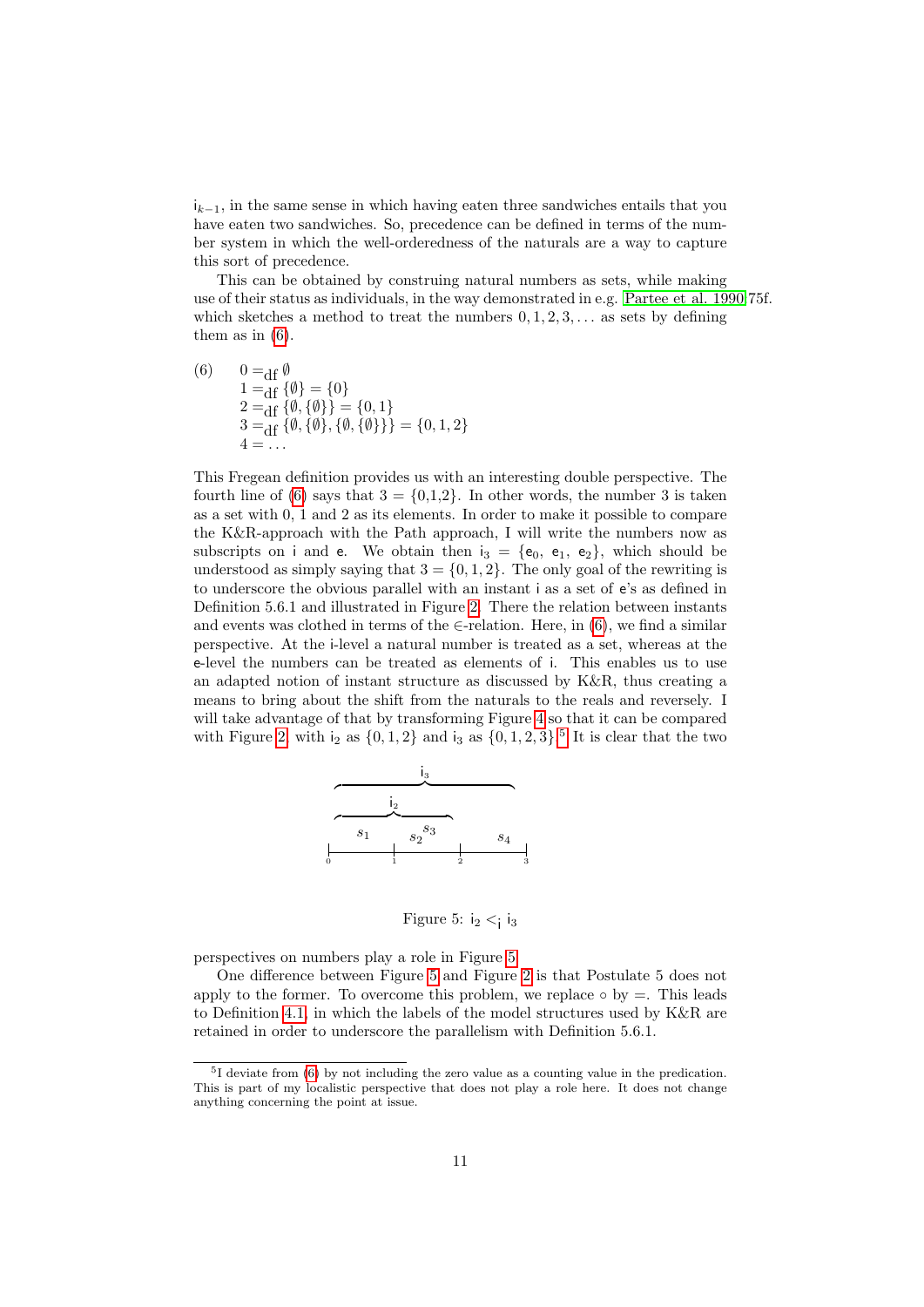#### Definition 4.1

Let I be the set of indices isomorphic to the set of natural numbers with  $\mathcal{E} = \langle \mathbf{I}, \leq \mathbf{I} \rangle$ ), obeying the postulates P1 - P7, with  $\circ$  replaced by =. Then  $\mathcal{I}(\mathcal{E}) = \langle \mathbf{I}(\mathcal{E}), \langle \cdot, \rangle \rangle$ , with  $I(\mathcal{E})$  the set of instants i as defined in (i) and  $\lt_i$  the precedence relation as defined in (ii):

- (i) i is an instant of  $\mathcal E$  if a.  $i \in I$ ; b.  $e_1, e_2 \in i \Rightarrow e_1 \le e_2$
- (ii) For all instants  $i_1, i_2 : i_1 < i_2$  iff there are  $e_1 \in i_1, e_2 \in i_2$  such that  $e_1 < e_2$

This produces the instant structure underlying the Path structure described above. From this it should be possible to define a function  $Int:$   $|(\mathcal{E}) \longrightarrow \mathsf{Int}$ meeting the requirements of Definition 5.6.2 and embedding Path structure into real time. In [Verkuyl 1993](#page-13-8) this is done by an actualization function which connects the Reals to Figure [5](#page-10-2) in much the same way in which a performance of a sonata is related to the score.<sup>[6](#page-11-1)</sup> At that point we meet events taking place in real time.

## <span id="page-11-0"></span>5 Comparison and conclusion

Now, this cannot be the whole story. It is evident that Definition [4.1](#page-8-2) provides for the right notion of i-precedence, but one could say that it fails when it comes to describing what happens if Judith eating four sandwiches overlaps with Mary's drinking a glass of beer. After all, these things happen. The answer to this problem is to make sure that we do not look at the model structure but rather at the predication about these two events. It is by and through predication that we get at model structure. So, let us consider Judith ate four sandwiches and Mary drank a glass of beer. It is obvious that in this case we have two Path structures of the kind illustrated in Figure [5.](#page-10-2) And it is obvious too, that here we need the overlap-relation as defined e.g. in [van Benthem 1983:](#page-13-2)62 where overlap takes place in real time.

Considering the differences between the event-time strategy and the numbertime strategy one can only conclude that Figure [2](#page-5-1) is contaminated by the macronotion of event. An event in the sense of Figure [2](#page-5-1) turns out to require complete Path structure but as this is brought about by predication, one cannot assume events to be out there even though many things happen. Events are construed by predication. That is why events are very useful in discourse, because discourse is after all a sequence of predications. The present argument suggests that overlap is necessary only in comparing complete Path structures. We want to locate events as they take place with respect to each other and allow for partial simultaneity. But this can be achieved in the Reals.

Perhaps a metaphor may guide us here: if I read a score, I would not call a sequence of discrete notes to be played, say, by the clarinet an event or a set of events. If I compare the scores for the clarinet player and the hobo player, then in spite of the overlapping structure that I see in comparing the two bars, I would not call the two "Path structures" events. The overlap relation between

<span id="page-11-1"></span> ${}^{6}$ This is achieved by an inverse rounding-off function.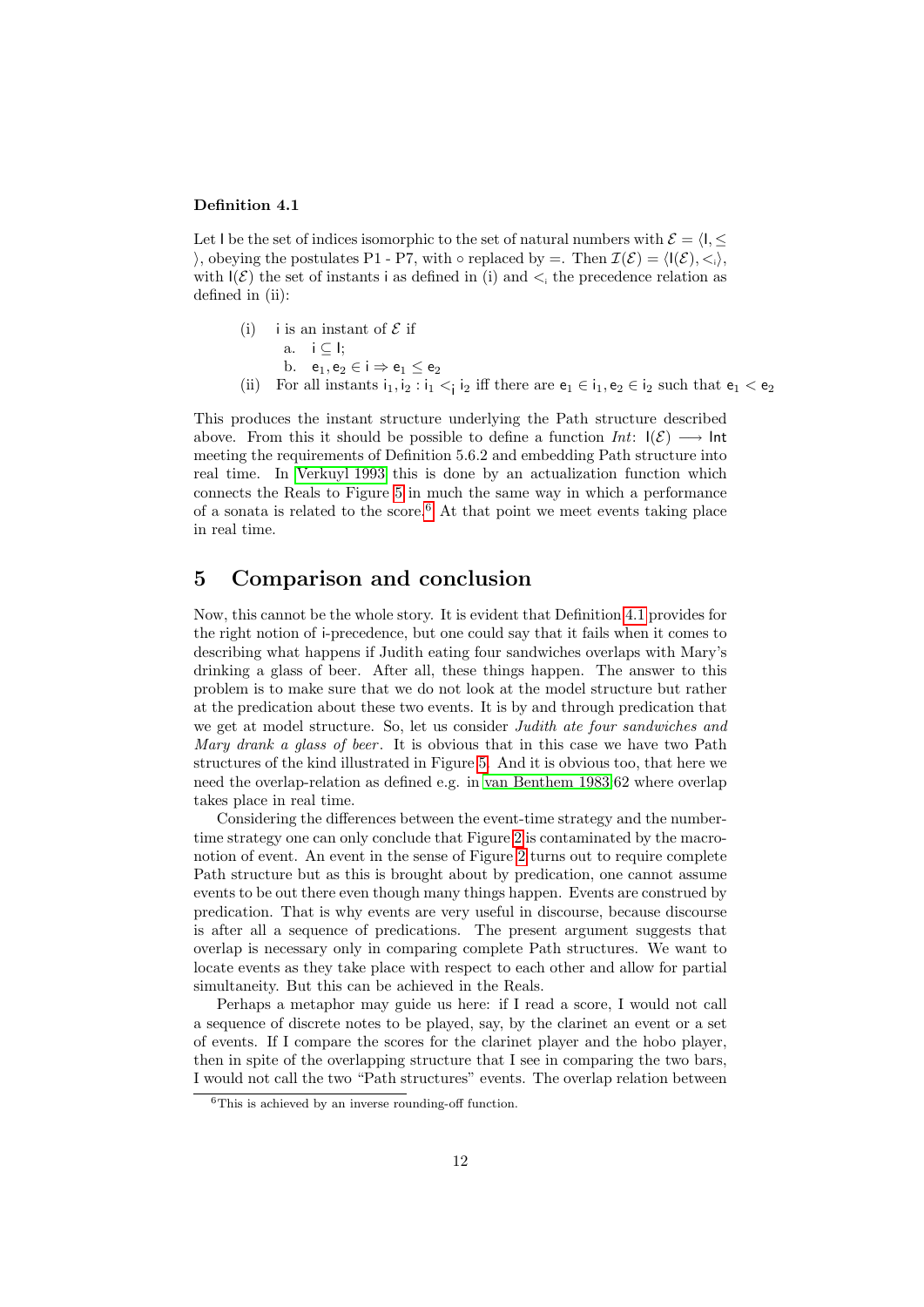the two sequences in the score shows up as an overlap between events only during a performance. This is exactly what happens in a discourse, when applied to a certain model. As long as K&R analyze discourse as scores, they had better stay more abstract by using numbers (abstract notes) rather than events (tones). So, my conclusion is that K&R by departing from the model structure side, have made the same sort of mistake as Davidson, in suggesting that a macro-notion can be applied at the micro-level, i.e. at the level at which predication is built up from the information of its parts.